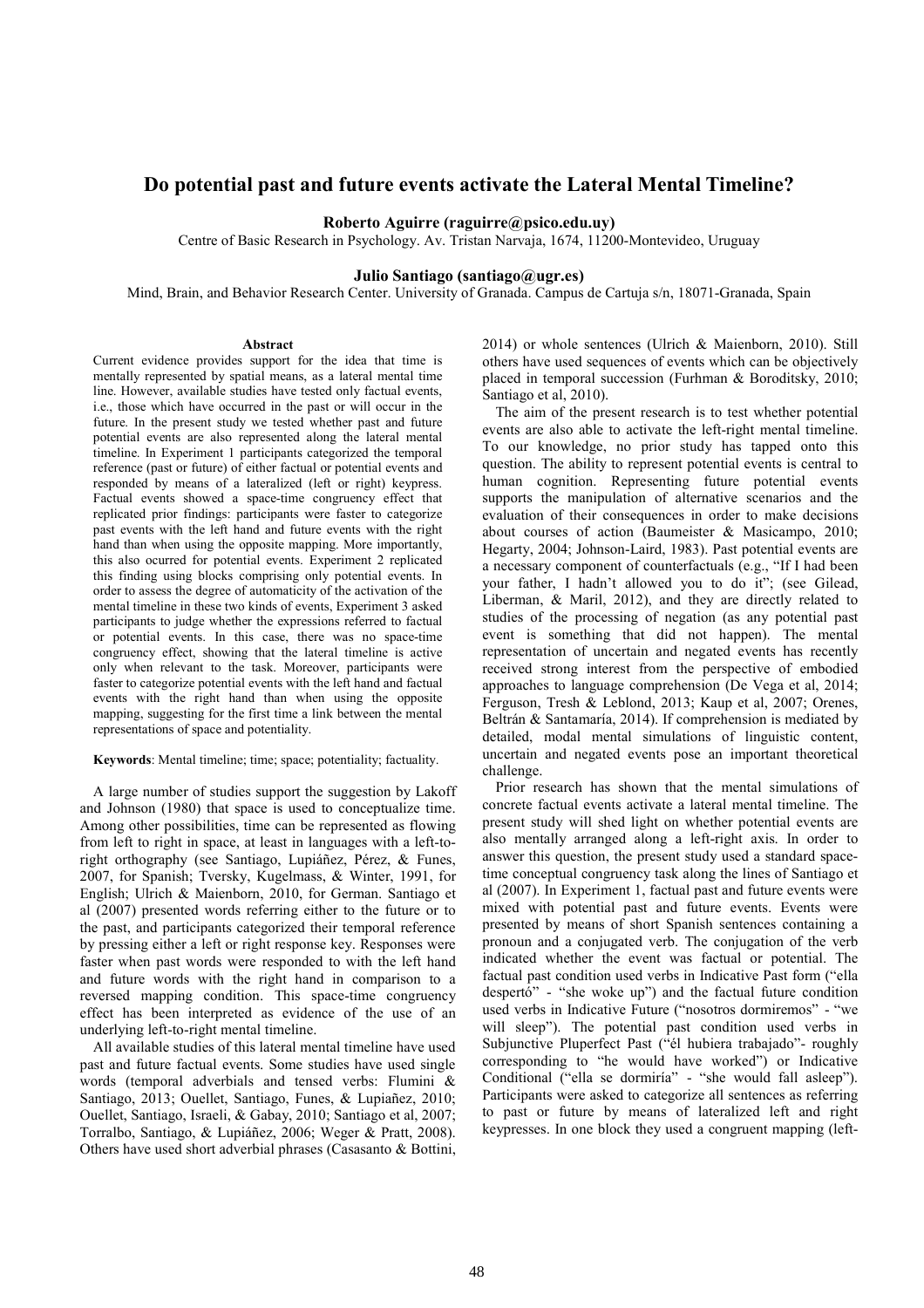past right-future) and in another block the mapping was reversed.

## Experiment 1

We expected that potential events would activate the lateral mental timeline as well as factual events do. Therefore, we predicted an interaction between temporal reference and response side both for factual and potential events. It is important to point out that only the interaction with response side is informative in this design, because the conditions defined by the factors potentiality and time were not matched in length, word frequency, verb form complexity, verb form frequency, and so on. In other words, time and potentiality are between-item factors, and therefore, their main effects or twoway interaction might arise because of uncontrolled item variables. In contrast, response side is a within-item factor, and therefore, its interaction with either time and/or potentiality cannot be accounted for by differences among items.

# Methods

Participants Twenty eight students (32.5 mean age, one lefthanded) of the Autonomous University of Barcelona volunteered to participate. All of them were native Spanish speakers.

Materials Verbal stimuli were 80 Spanish expressions with conjugated verb forms. The verb forms were generated by using 20 intransitive regular Spanish verbs. They were conjugated in factual past (Indicative Past); potential past (Subjunctive Pluperfect Past); factual future (Indicative Future) and potential future (Indicative Conditional). Sentence length was between 13 and 20 characters.

Procedure The experiment was programmed in E-Prime (Schneider, Eschman, & Zucolotto, 2002) and run in a sound attenuated room. Stimuli were presented at the centre of a computer screen (1024 x 768 pixels, 24.5 x 41 cm), spanning 6.23º of visual angle, in white letters over a black background. The distance between screen and participant was 0.59 m. One session lasted approximately 20 minutes. Participants pressed a left and right response keys on a keyboard. The "a" and "6" keys were used, covered by stickers of the same colour. At the beginning of each trial a fixation cross was presented for 500 ms before a randomly chosen sentence appeared on the centre of the screen. It remained on screen until the participant's response or a maximum time of 4,000 ms. Then there was an interval of 3,000 ms. Wrong responses were followed by a 440 Hz beep that lasted 500 ms. The next trial started 3,000 ms after a correct response or the offset of the auditory feedback.

There were two experimental blocks, one for the congruent time-response mapping and the other for the incongruent mapping. In the congruent condition, participants pressed the left key in response to both past factual and potential verb forms, and the right key in response to both future factual and potential verb forms. In the incongruent condition, this mapping was reversed. The order of blocks was counterbalanced over participants. The same set of verbal

stimuli was used in each block (thereby each block comprising 80 trials). Before each block there was a practice block of eight trials per condition. Instructions appeared on screen at the beginning of each block.

Design Latency and accuracy were analyzed by means of an ANOVA including the factors Potentiality (factual vs. potential) X Time (past vs. future) X Response side (left vs. right) X Order of conditions (congruent-incongruent vs. incongruent-congruent). The design was a mixed factorial design, with Potentiality, Time, and Response side manipulated within participants and Order of conditions manipulated between participants. The Order of conditions factor was introduced to decrease error variance, and its effects and interactions will not be reported.

# Results

Due to experimenter error, three verbal stimuli in the factual condition ('Nosotros silbamos', 'Nosotros dormimos' and 'Nosotros soñamos') were ambiguous as to their conjugation, as they take identical forms in Indicative Past and Present. These represented 3.5% (168 trials). Errors occurred on 6.2% of the remaining trials and were excluded from the latency analysis. In order to avoid the influence of outliers, after inspection of the RT distribution we excluded latencies below 400 ms and above 3,500 ms, what amounted to discarding an additional 1.5% (62) of correct trials.

Reaction Time Analysis Centrally for our hypotheses, Time interacted with Response side  $(F(1,27)=8.71, p=.006, \eta^2=.24)$ . Moreover, there was no three-way interaction between Potentiality, Time, and Response side  $(F<1)$ , indicating that the size of the interaction between Time and Response side was the same for both factual and potential events. This was supported by independent analyses of the interaction between Time and Response side for factual events  $(F(1,27)=8.33)$ ,  $p=0.008$ ,  $\eta^2=0.24$ ) and potential events  $(F(1,27)=7.56, p=0.01,$  $\eta^2$ =.22). Figure 1 illustrates these results.

Additionally, both Potentiality  $(F(1,27)=6.94, p=.01, \eta^2=.21)$ and Response side  $(F(1,27)=5.05, p=.03, \eta^2=.16)$  yielded main significant effects. There was no main effect of Time  $(F<1)$ . There was an interaction between Potentiality and Time  $(F(1,27)=7.86, p=.009, \eta^2=.23)$ , and no interaction between Potentiality and Response side  $(F(1,27)=1.34, p=.26, \eta^2=.05)$ .

Accuracy Analysis Time and Response side did not interact  $(F<1)$ . Potentiality had a marginally significant effect  $(F(1,27)=3.69, p=.07, \eta^2=.12)$ , but neither Time  $(F<1)$  nor Response side  $(F(1,27)=2.20, p=.15, \eta^2=.08)$  did. The interaction between Potentiality and Time  $(F(1,27)=13.21)$ ,  $p=0.001$ ,  $\eta^2=0.33$ ) was significant. There was also an interesting, and unexpected, interaction between Potentiality and Response side  $(F(1,27)=8.18, p=.008, \eta^2=.23)$  on the form: better accuracy to potential events with the left hand and to factual events with the right hand than when using the opposite mappings.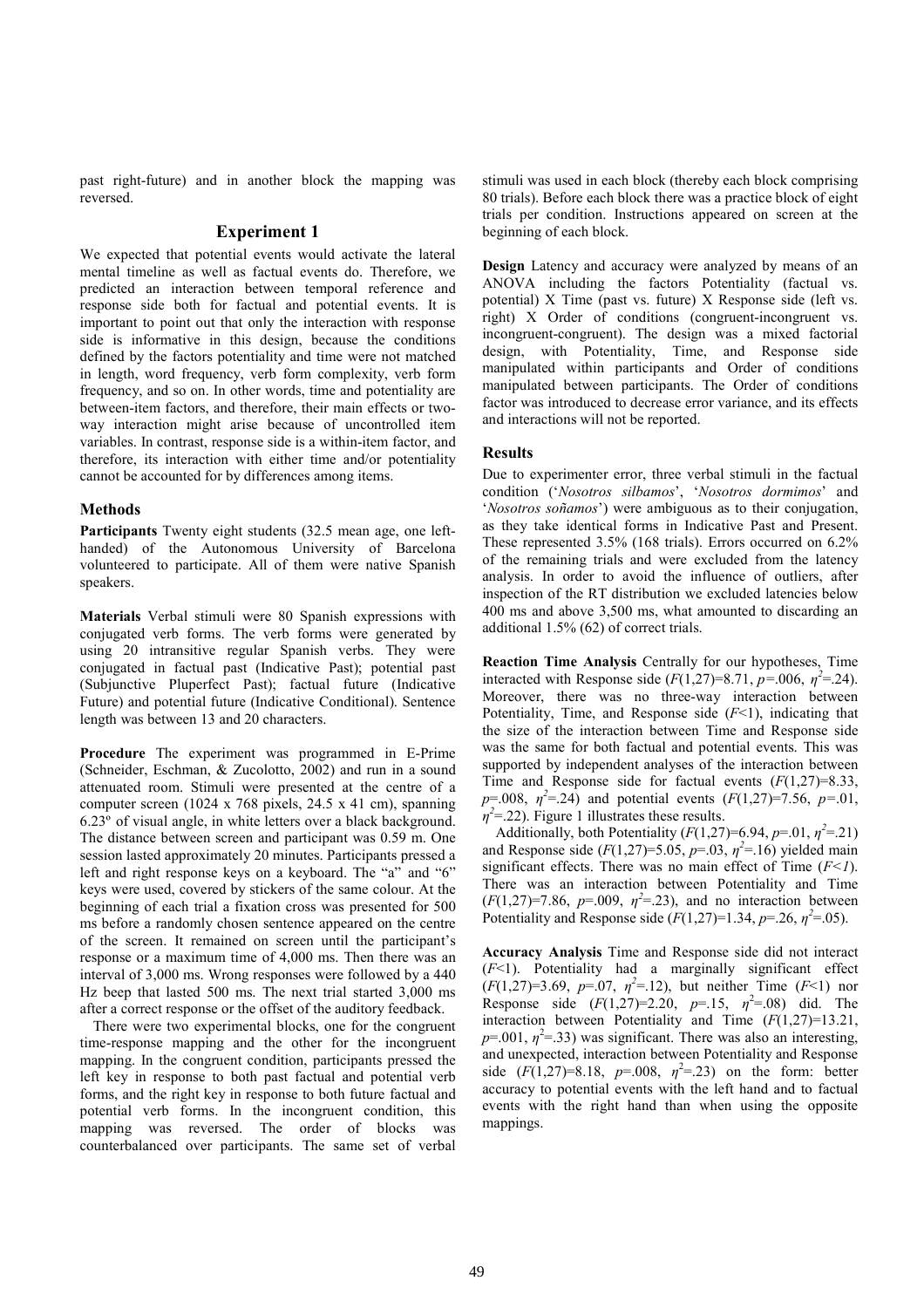

Figure 1: Mean latencies (ms) for factual (Panel A) and potential (Panel B) events in Experiment 1 (error bars show Standard Error of the Mean).

# **Discussion**

Experiment 1 revealed a space-time congruency effect both for factual and potential events. Participants responded faster to both kinds of events when past was mapped to the left hand and future to the right hand than with the opposite mapping. The size of the effect was the same for either kind of event. This suggests the activation of the lateral mental timeline in both cases.

However, there is an alternative explanation of the interaction between Time and Response side in the processing of potential events. On this account, by intermixing factual and potential trials and assigning response keys to past and future reference all along the block we may have induced a carryover of the space-time congruency effect from factual to potential trials. In other words, it is possible that potential trials only showed the left-right past-future congruency effect because they were intermixed with factual trials, which do show the effect.

One possible way to sort out the carry-over account is to remove the factual trials altogether, keeping only the potential trials. The carry-over account is based on the possibility that factuality would play a role on activating the left-right pastfuture mental timeline. Then, by eliminating the factual trials,

we will assess whether the potential events can activate the lateral timeline all by themselves.

## Experiment 2

The aim of this experiment was to examine whether the potential past and future verb forms are able to activate left and right space when presented in a context that does not include factual events. As in Experiment 1, the interaction between Time and Response side was crucial for our hypothesis: we expected that performance would be better in the congruent conditions.

#### **Methods**

Participants Thirty four students of the Universidad de la República (mean age 26.8 years, 3 left-handed) volunteered to participate. They were all native Spanish speakers.

Materials Verbal stimuli were the 40 potential expressions of Experiment 1.

Procedure Regarding sound attenuation, screen size and resolution, and visual angle, conditions were similar to Experiment 1. The procedure was identical to Experiment 1 in all other details.

Design Latency and accuracy were analyzed by means of an ANOVA including the factors Time (past vs. future) X Response side (left vs. right) X Order of conditions (congruent-incongruent vs. incongruent-congruent). Time and Response side were manipulated within participants and Order of conditions was manipulated between participants.

#### Results

Errors occurred on 5.23% (142) of the trials, and were excluded from the latency analysis. After inspection of the RT distribution we also excluded correct trials with latencies below 335 ms and above 4,000 ms, what amounted to discarding an additional 1.7% (43 trials).

Reaction Time Analysis There was a main effect of Response side  $(F(1,33)=5.06, p=0.03, \eta^2=1.13)$ , but not of Time  $(F<1)$ . Centrally for our research, a significant interaction between Time and Response side emerged  $(F(1,33)=6.53, p=.02,$  $\eta^2$ =.17). Figure 2 illustrates these results.

We also analyzed the potential trial data from the two experiments including Experiment as a factor. In the overall analysis, the interaction between Time and Response side was also significant  $(F(1,60)=13.45, p=.001, \eta^2=.18)$ . Moreover, the three-way interaction between Time, Response side and Experiment was not significant  $(F<1)$ . Thus, the space-time congruency effect had the same size in Experiments 1 and 2.

Accuracy Analysis The interaction between Time and Response side approached significance  $(F(1,33)=3.15, p=.09,$  $\eta^2 = 0.09$ ). Neither Time (F<1) nor Response side (F(1,33)=1.31,  $p=26$ ,  $\eta^2=04$ ) produced significant main effects.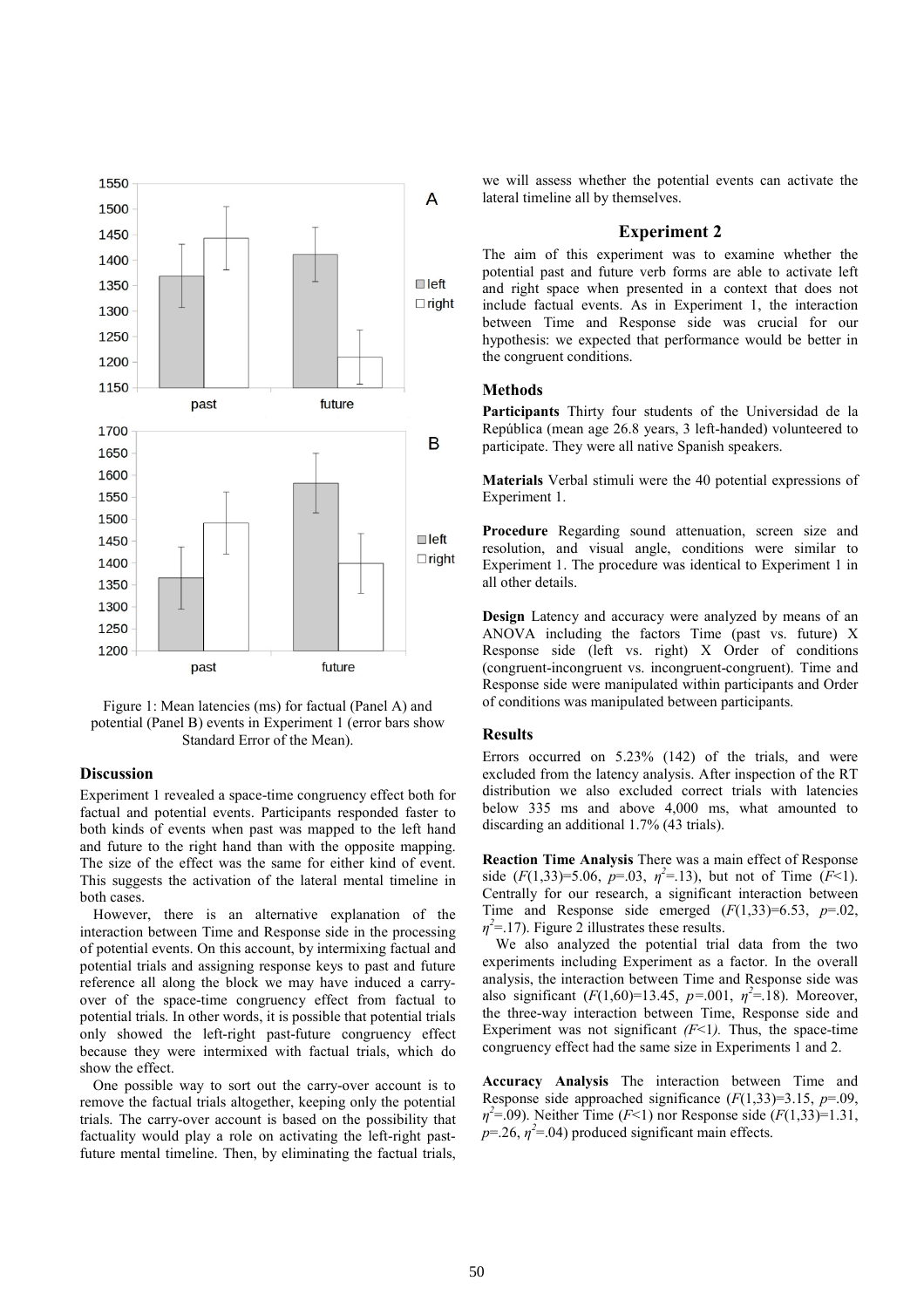

Figure 2: Mean latencies (ms) for potential events in Experiment 2 (error bars show Standard Error of the Mean).

## **Discussion**

A clear space-time congruency effect was observed when potential past and future events were presented without factual events in the experimental context: participants responded faster when past was mapped to the left hand and future to the right hand, than with the opposite mapping. The size of the effect was not different from that observed in Experiment 1. Therefore, present data rule out the possibility that the congruency effect observed for potential events in Experiment 1 was induced by the presence of factual events in the experimental materials.

The results of these experiments provide evidence of genuine space-to-time mappings for potential events

. Available studies suggest that the activation of these spacetime associations appears to be non-automatic (Ulrich  $\&$ Maienborn, 2010). In order to assess whether there is an automatic activation of the left-right timeline for potential events, in Experiment 3 we asked participants to judge the potentiality of the event, instead of its reference to past or future.

### Experiment 3

The aim of this experiment was to examine whether there is an automatic activation of the left-right mental timeline for potential (and factual) events. With this goal, we asked participants to judge whether each expression referred to a factual or potential event. Thus, the potentiality dimension became task-relevant and the temporal dimension taskirrelevant. We did not expect a space-time congruency effect under these conditions, neither for factual nor potential events.

# **Methods**

Participants Thirty new undergraduate students of the Universidad de la República participated as volunteers (mean age 26 years, no left-handers). They were all native Spanish speakers.

Materials Verbal stimuli were the same 80 Spanish expressions of Experiment 1, with four exceptions: Firstly, the ambiguous items in Experiment 1 ("Nosotros silbamos", "Nosotros dormimos" and "Nosotros soñamos") were fixed by changing their conjugation from first person plural to third person singular. Additionally, the verb "permanecer" ("remain") was replaced by the verb "sonreír" ("smile") because by itself "permanecer" does not express a specific event.

Procedure The procedure followed closely Experiment 1, with the following exceptions. At the beginning of the session, we ensured that participants clearly discriminated factual from potential expressions using an example. Additionally, the practice block was extended to sixteen trials per condition. This was because, on pilot testing, the potentiality task was shown to be more difficult than the temporality task. In one mapping condition, participants pressed the left key in response to a factual event and the right key in response to a potential event. In the other mapping condition, the assignment was reversed.

Design Latency and accuracy were analyzed by means of an ANOVA including the same factors as in Experiment 1: Potentiality (factual vs. potential) X Time (past vs. future) X Response side (left vs. right) X Order of mapping conditions.

### Results

Errors occurred on 5.4% (257) of the trials, and were excluded from the latency analysis. After inspection of the RT distribution we excluded correct trials with latencies below 450 ms and above 3,200 ms, what amounted to discarding an additional 1.6% (74 trials).

Reaction Time Analysis Centrally for our concerns, the interaction between Time and Response side and the three-way interaction between Potentiality, Time, and Response side were not significant (all  $F(1)$ ). Figure 3 illustrates these results.

We also observed an unexpected interaction between Potentiality and Response side  $(F(1,29)=6.99, p=.01, \eta^2=.19)$ : responses were faster when potential events were mapped onto the left hand and factual events onto the right hand than when using the opposite mapping. Additionally, Potentiality  $(F(1,29)=4.51, p=.04, \eta^2=.14)$  produced a main effect, as in Experiment 1. In contrast to that experiment, the main effect of Time was significant  $(F(1,29)=18.87, p<.001, \eta^2=0.39)$  whereas Response side was not  $(F<1)$ . The interaction between Potentiality and Time was replicated  $(F(1,29)=12.21, p=.002,$  $\eta^2 = 29$ ).

With the aim of comparing the effects of the type of task (time vs. potentiality judgment) on the interactions between Time and Response side, as well as on the newly found interaction between Potentiality and Response side, we analyzed together the data from Experiments 1 and 3. The overall two-way interaction between Time and Response side was significant  $(F(1, 56)=8.55, p=.005, \eta^2=.13)$ , and it was modulated by Experiment  $(F(1, 56)=8.21, p=.006, \eta^2=.13)$ , supporting a change in the space-time congruency effect, from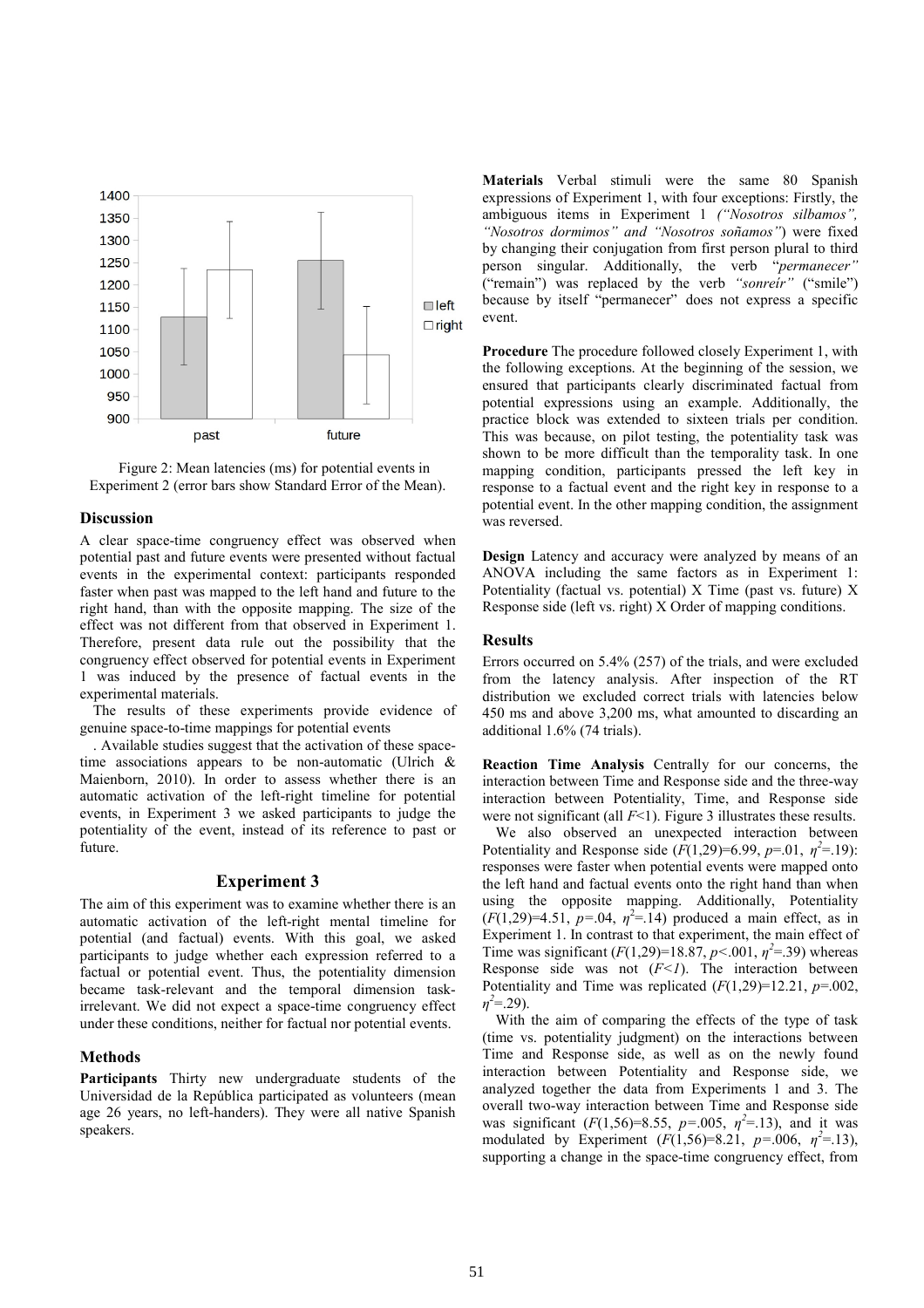being present in Experiment 1 to being absent in Experiment 3. Additionally, the overall two-way interaction between Potentiality and Response side reached significance  $(F(1, 56)=7.94, p=.007, \eta^2=.12)$ , and it was also qualified by Experiment  $(F(1, 56)=3.52, p=0.07, \eta^2=0.06)$ : it was absent in Experiment 1 and present in Experiment 3. Therefore, the taskrelevant conceptual dimension in each experiment interacted with the side of response.

Accuracy Analysis Neither the interaction between Time and Response  $(F<1)$  nor the interaction between Time, Potentiality, and Response  $(F(1,29)=2.52, p=.12, \eta^2=.08)$  were significant. The interaction between Potentiality and Response side fell short of significance  $(F(1,29)=2.65, p=.11, \eta^2=.08)$ . There was also an interaction between Time and Potentiality  $(F(1,29)=4.91, p=0.04, \eta^2=0.15)$ , a main effect of Time  $(F(1,29)=40.09, p<.001, \eta^2=0.58)$ , and the main effect of Response side approached significance  $(F(1,29)=3.06, p=.09$ ,  $\eta^2 = 10$ ).



Figure 3: Mean latencies (ms) for factual (Panel A) and potential (Panel B) events in Experiment 1 (error bars show Standard Error of the Mean).

#### Discussion

In a task using a potentiality judgment, the latency measure did not detect any space-time congruency effect, neither for factual nor potential events. This result supports the non-automaticity of the activation of the lateral mental timeline, as suggested by Ulrich and Maienborn (2010).

Instead, there was an unexpected space-potentiality interaction: participants responded faster when potential events were mapped to the left hand, and factual events to the right hand, than when using the opposite mapping. This interaction was suggested by the accuracy analysis of Experiment 1 and it was confirmed by the omnibus ANOVA of latency data in Experiments 1 and 3. We discuss this finding in the following section.

## General Discussion

Do potential events activate the mental time line? The present study provided a clear answer to this question: Yes, speakers map time onto space when processing potential events. Experiment 1 showed that the space-time congruency effect for potential events was indistinguishable from the effect observed for factual events. Experiment 2 showed that the effect is genuine and arises even when the experimental materials comprise only potential events. Finally, Experiment 3 showed that the activation of the lateral mental timeline is non-automatic for both kinds of events. Events occurring at different moments in both factual and fictive worlds are mentally represented along a continuum that runs along the lateral axis.

The present study also revealed an unexpected congruency effect between lateral space and potentiality, such that the processing of expressions was facilitated when potential events were mapped onto the left hand and factual events onto the right hand (as compared to the opposite mapping). This spacepotentiality mapping is also non-automatic, as it only arised when participants judged potentiality and not time.

What can be the causes of this effect? One possibility relies on the inherently potential character of future events. Speakers of Aymara refer to the future using the word for "back", and to the past using the word for "front" (Núñez & Sweetser, 2006). These authors suggested that the motivation for this conceptual mapping is the fact that the past can be "seen" clearly, as it has already happened, but the future cannot. Under this account, the potentiality of the future would support mapping both future and potential onto right space in Spanish speakers. However, present data actually show the opposite mapping (potential-left, factual- right), and therefore rule out this account.

Another possibility is based on the polarity correspondence hypothesis proposed by Proctor and Cho (2006). If both potentiality and lateral space are polar dimensions, with a marked and an unmarked (default) pole, the polarity correspondence hypothesis would predict that processing should be facilitated when the poles of the same sign are mapped onto each other. It seems intuitively correct to assume that the unmarked pole of the dimension of potentiality is the factual pole, and that the unmarked pole of the dimension of